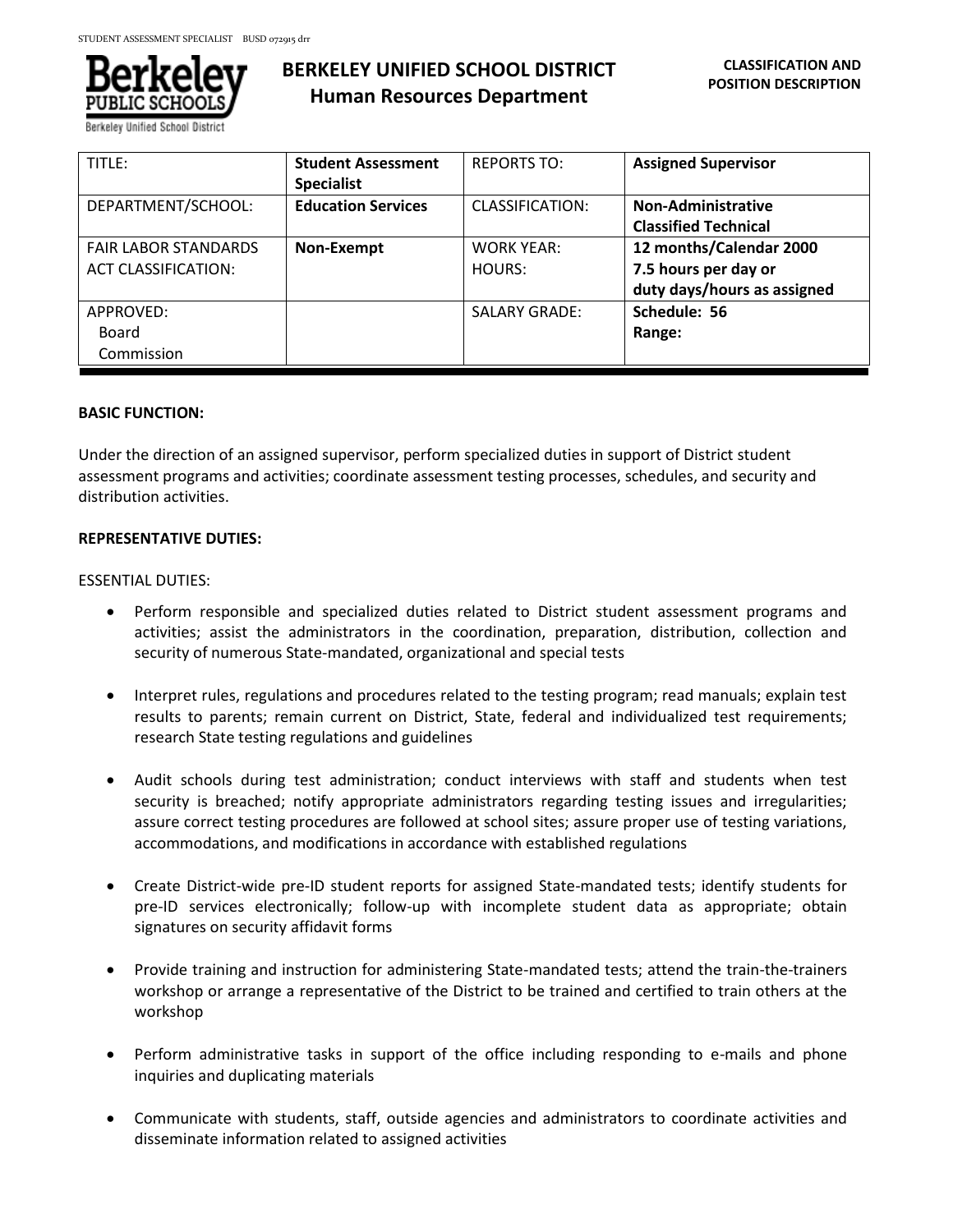- Maintain and update student records; prepare a variety of records and reports related to assigned activities as directed; purge and maintain files according to established procedures; submit reports to the California Department of Education as appropriate according to established timelines; collect, process, package and coordinate shipping of testing materials to the State for scoring
- Participate in maintaining the department budget; monitor expenditures; order testing or office materials and supplies as needed
- Participate in various pre-testing activities including viewing pre-test Webcast for District STAR coordinators, preparing and conducting a pre-test training for site coordinators, and providing assistance to test site coordinators as needed
- Operate office equipment including a copier, fax machine, typewriter, computer and assigned software applications; operate a hand truck and cart; drive a vehicle to various sites to pick up or deliver testing materials

OTHER DUTIES Perform related duties as assigned

## **KNOWLEDGE AND ABILITIES:**

### KNOWLEDGE OF:

Methods, practices and terminology used in test administration Modern office practices, procedures and equipment Technical aspects of the school testing field Applicable laws, codes, rules and regulations Operation and use of computer and assigned software applications Correct English usage, grammar, spelling, punctuation and vocabulary Record-keeping, filing and proofing techniques Oral and written communication skills Interpersonal skills using tact, patience and courtesy Telephone techniques and etiquette

#### ABILITY TO:

Perform specialized clerical duties in support of organizational student assessment programs and activities Answer telephones and greet visitors Assist the administrator in the coordination, preparation, distribution, collection and scoring of numerous State-mandated, organizational and special tests Work independently with little direction Interpret and apply laws, codes, rules and regulations related to testing programs Operate a variety of office equipment including computer equipment Keyboard and input data efficiently Communicate effectively both orally and in writing Establish and maintain effective working relationships with others Develop and meet schedules and time lines Complete work with many interruptions